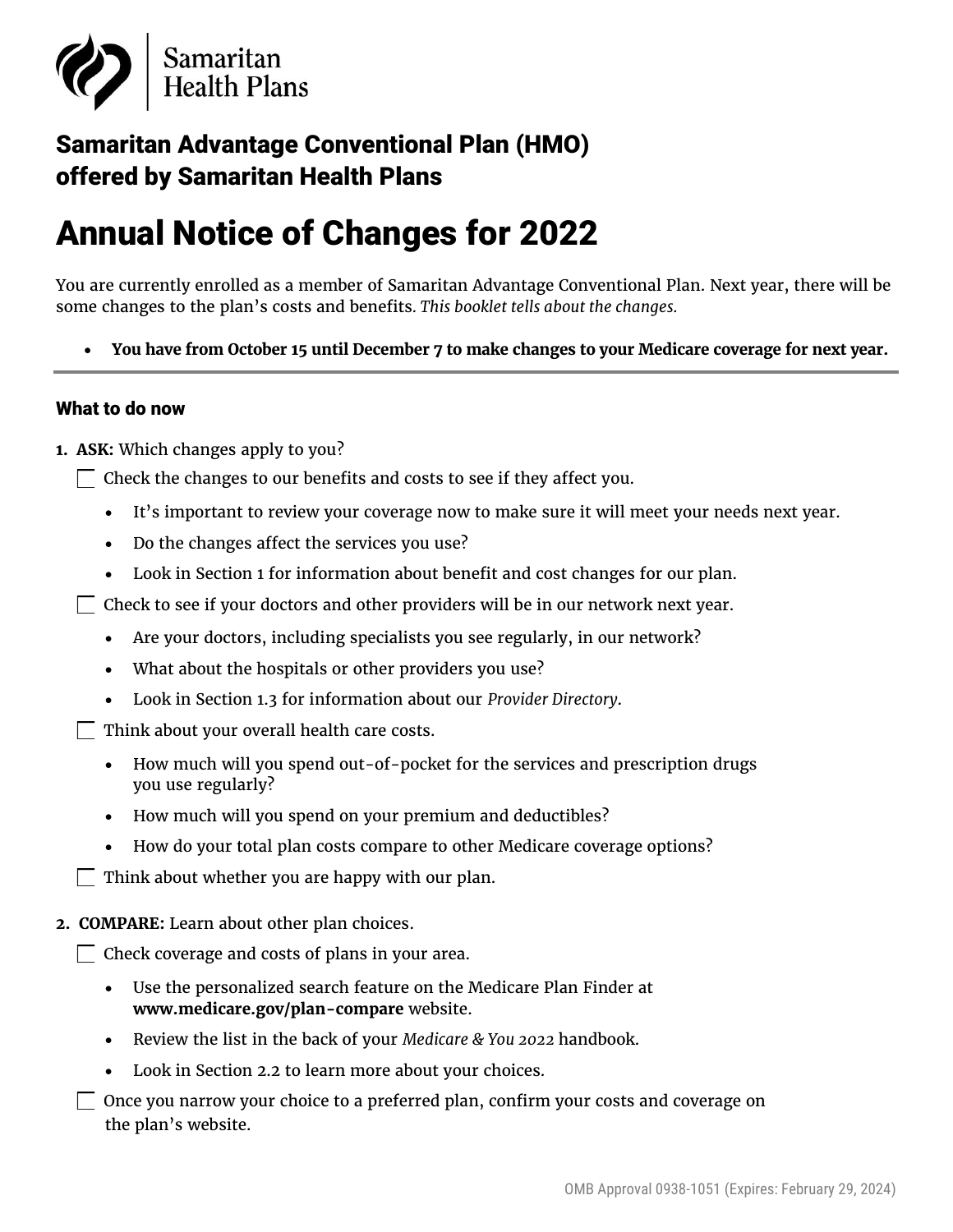- **3. CHOOSE:** Decide whether you want to change your plan.
	- If you don't join another plan by December 7, 2021, you will be enrolled in Samaritan Advantage Conventional Plan.
	- To change to a **different plan** that may better meet your needs, you can switch plans between October 15 and December 7.
- **4. ENROLL:** To change plans, join a plan between **October 15** and **December 7, 2021**.
	- If you don't join another plan by **December 7, 2021**, you will be enrolled in Samaritan Advantage Conventional Plan.
	- If you join another plan by **December 7, 2021**, your new coverage will start on **January 1, 2022.** You will be automatically disenrolled from your current plan.

#### Additional Resources

- Please contact our Customer Service number at 800-832-4580 for additional information. (TTY users should call 800-735-2900). Hours are 8 a.m. to 8 p.m. daily October 1 through March 31 and 8 a.m. to 8 p.m. Monday-Friday April 1 through September 30.
- This document is available in alternative formats (e.g., braille, large print, audio tape).
- **Coverage under this plan qualifies as Qualifying Health Coverage (QHC)** and satisfies the Patient Protection and Affordable Care Act's (ACA) individual shared responsibility requirement. Please visit the Internal Revenue Service (IRS) website at **[www.irs.gov/Affordable-Care-Act/Individuals-and-Families](http://www.irs.gov/Affordable-Care-Act/Individuals-and-Families)** for more information.

#### About Samaritan Advantage Conventional Plan

- Samaritan Advantage Health Plan is an HMO with a Medicare contract. Enrollment in Samaritan Advantage Health Plan depends on contract renewal.
- When this booklet says "we," "us," or "our," it means Samaritan Health Plans. When it says "plan" or "our plan," it means Samaritan Advantage Conventional Plan.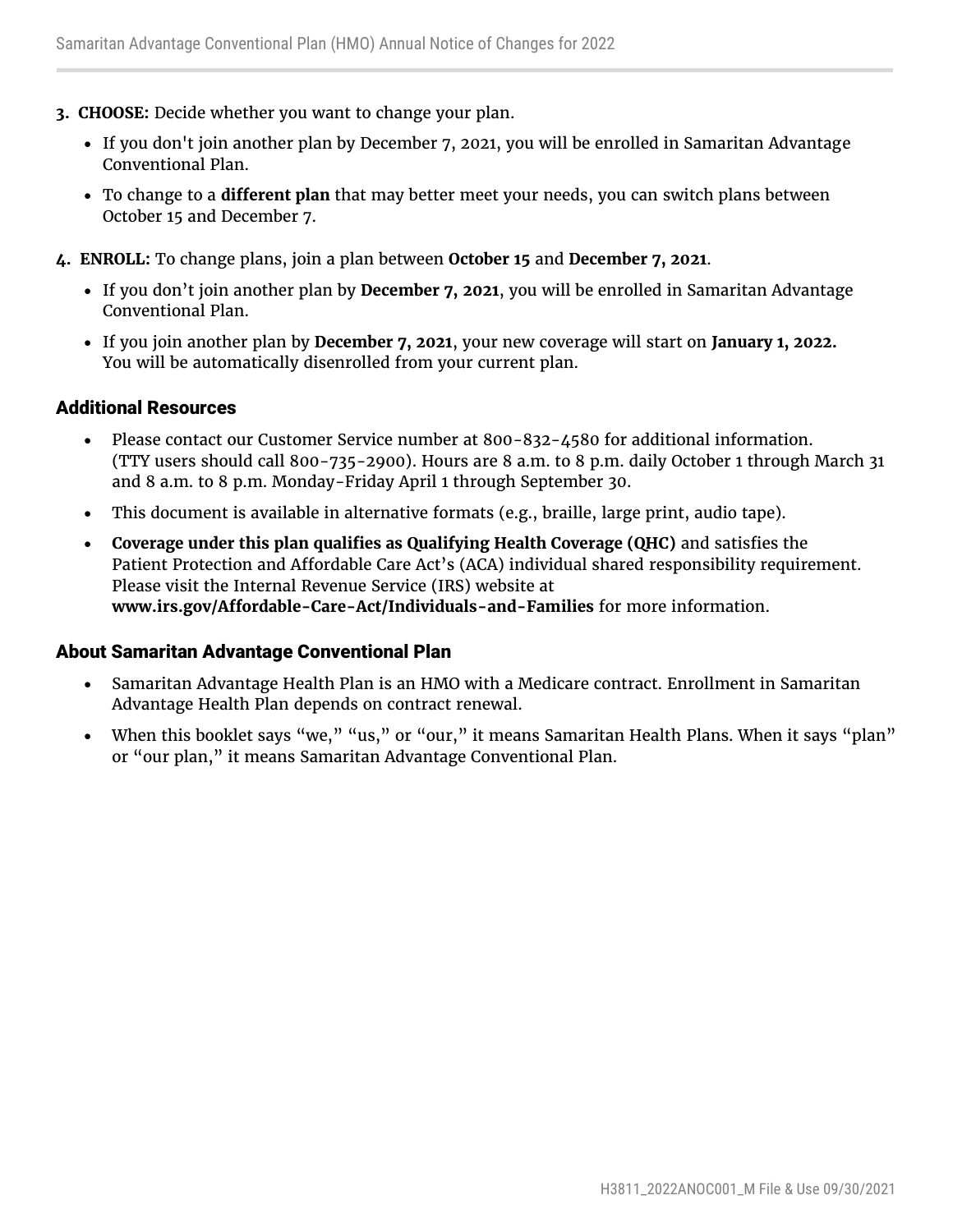# <span id="page-2-0"></span>Summary of Important Costs for 2022

The table below compares the 2021 costs and 2022 costs for Samaritan Advantage Conventional Plan in several important areas. **Please note this is only a summary of changes.** A copy of the *Evidence of Coverage* is located on our website at **[samhealthplans.org/Advantage](https://www.samhealthplans.org/members/medicare-members)**. You may also call Customer Service to ask us to mail you an *Evidence of Coverage.*

| <b>Cost</b>                                                                                                                                                                                                                                                                                                                                                   | 2021 (this year)                                                                                            | 2022 (next year)                                                                                            |
|---------------------------------------------------------------------------------------------------------------------------------------------------------------------------------------------------------------------------------------------------------------------------------------------------------------------------------------------------------------|-------------------------------------------------------------------------------------------------------------|-------------------------------------------------------------------------------------------------------------|
| <b>Monthly plan premium</b>                                                                                                                                                                                                                                                                                                                                   | \$70                                                                                                        | \$50                                                                                                        |
| Maximum out-of-pocket amount<br>This is the most you will pay<br>out-of-pocket for your covered<br>Part A and Part B services<br>(See Section 1.2 for details.)                                                                                                                                                                                               | \$4,600                                                                                                     | \$4,600                                                                                                     |
| <b>Doctor office visits</b>                                                                                                                                                                                                                                                                                                                                   | Primary care visits: \$10 per visit<br>Specialist visits: \$20 per visit                                    | Primary care visits: \$10 per visit<br>Specialist visits: \$20 per visit                                    |
| <b>Inpatient hospital stays</b><br>Includes inpatient acute, inpatient<br>rehabilitation, long-term care<br>hospitals and other types of<br>inpatient hospital services.<br>Inpatient hospital care starts the<br>day you are formally admitted to<br>the hospital with a doctor's order.<br>The day before you are discharged<br>is your last inpatient day. | Maximum out-of-pocket limit:<br>There is no OOP limit.<br>Days 1-5: \$350 per day<br>Days 6-90: \$0 per day | Maximum out-of-pocket limit:<br>There is no OOP limit.<br>Days 1-5: \$350 per day<br>Days 6-90: \$0 per day |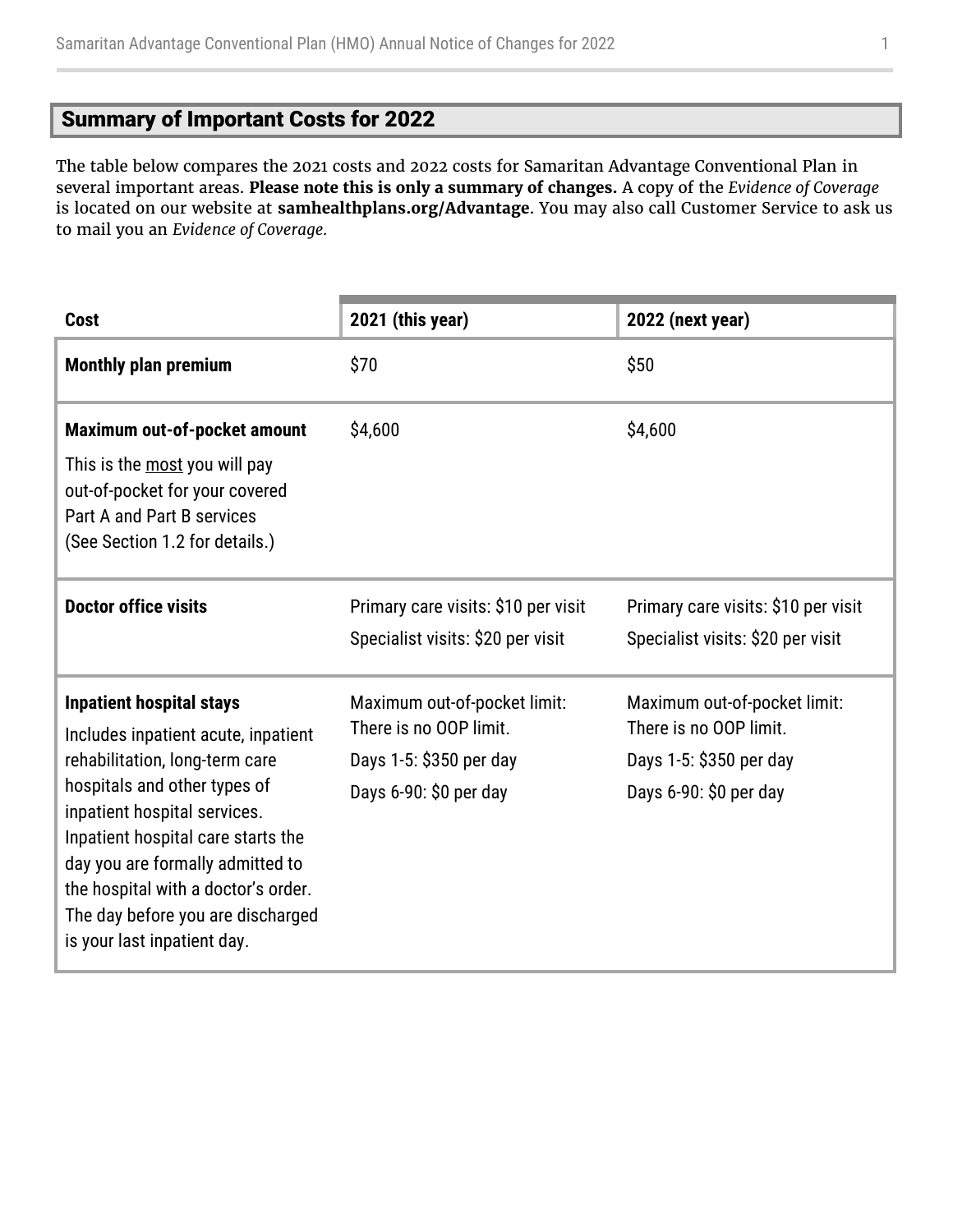# *Annual Notice of Changes* for 2022 Table of Contents

| Section 2.1 - If you want to stay in Samaritan Advantage Conventional Plan7 |  |
|-----------------------------------------------------------------------------|--|
|                                                                             |  |
|                                                                             |  |
|                                                                             |  |
|                                                                             |  |
|                                                                             |  |
|                                                                             |  |
|                                                                             |  |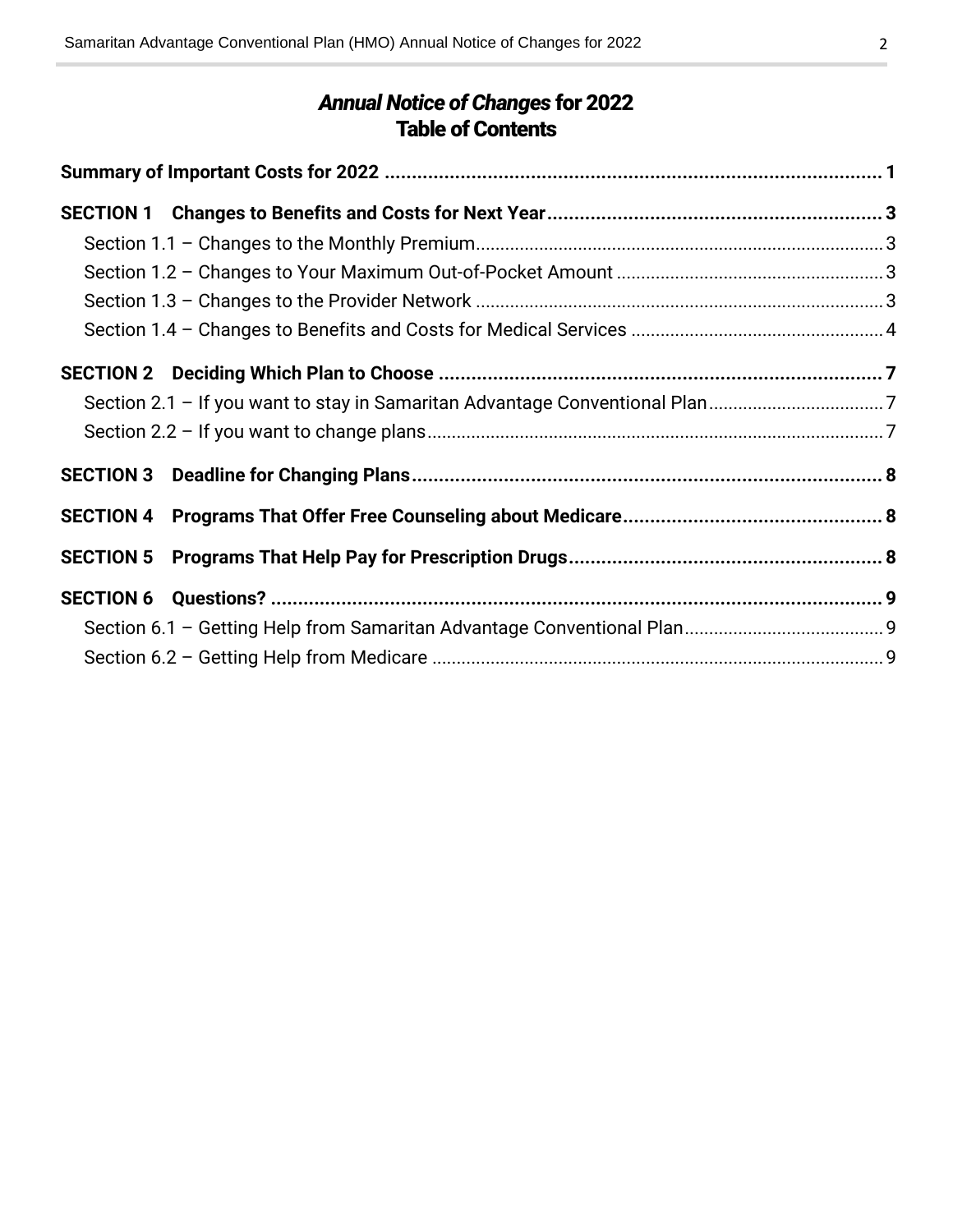# <span id="page-4-0"></span>SECTION 1 Changes to Benefits and Costs for Next Year

# <span id="page-4-1"></span>Section 1.1 – Changes to the Monthly Premium

| Cost                                                             | 2021 (this year) | <b>2022 (next year)</b> |
|------------------------------------------------------------------|------------------|-------------------------|
| <b>Monthly premium</b>                                           | \$70             | \$50                    |
| (You must also continue to pay<br>your Medicare Part B premium.) |                  |                         |

# <span id="page-4-2"></span>Section 1.2 – Changes to Your Maximum Out-of-Pocket Amount

To protect you, Medicare requires all health plans to limit how much you pay "out-of-pocket" during the year. This limit is called the "maximum out-of-pocket amount." Once you reach this amount, you generally pay nothing for covered Part A and Part B services for the rest of the year.

| <b>Cost</b>                                                                                                                                                                                         | 2021 (this year) | 2022 (next year)                                                                                                                                                                                     |
|-----------------------------------------------------------------------------------------------------------------------------------------------------------------------------------------------------|------------------|------------------------------------------------------------------------------------------------------------------------------------------------------------------------------------------------------|
| Maximum out-of-pocket amount                                                                                                                                                                        | \$4,600          | \$4,600                                                                                                                                                                                              |
| Your costs for covered medical<br>services (such as copays) count<br>toward your maximum out-of-<br>pocket amount. Your plan premium<br>does not count toward your<br>maximum out-of-pocket amount. |                  | Once you have paid \$4,600 out-of-<br>pocket for covered Part A and Part<br>B services, you will pay nothing for<br>your covered Part A and Part B<br>services for the rest of the<br>calendar year. |

# <span id="page-4-3"></span>Section 1.3 – Changes to the Provider Network

There are changes to our network of providers for next year. An updated *Provider Directory* is located on our website at **[samhealthplans.org/Advantage](https://www.samhealthplans.org/members/medicare-members)**. You may also call Customer Service for updated provider information or to ask us to mail you a *Provider Directory*. **Please review the 2022** *Provider Directory* **to see if your providers (primary care provider, specialists, hospitals, etc.) are in our network.**

It is important that you know that we may make changes to the hospitals, doctors and specialists (providers) that are part of your plan during the year. There are a number of reasons why your provider might leave your plan but if your doctor or specialist does leave your plan, you have certain rights and protections summarized below:

- Even though our network of providers may change during the year, we must furnish you with uninterrupted access to qualified doctors and specialists.
- We will make a good faith effort to provide you with at least 30 days notice that your provider is leaving our plan so that you have time to select a new provider.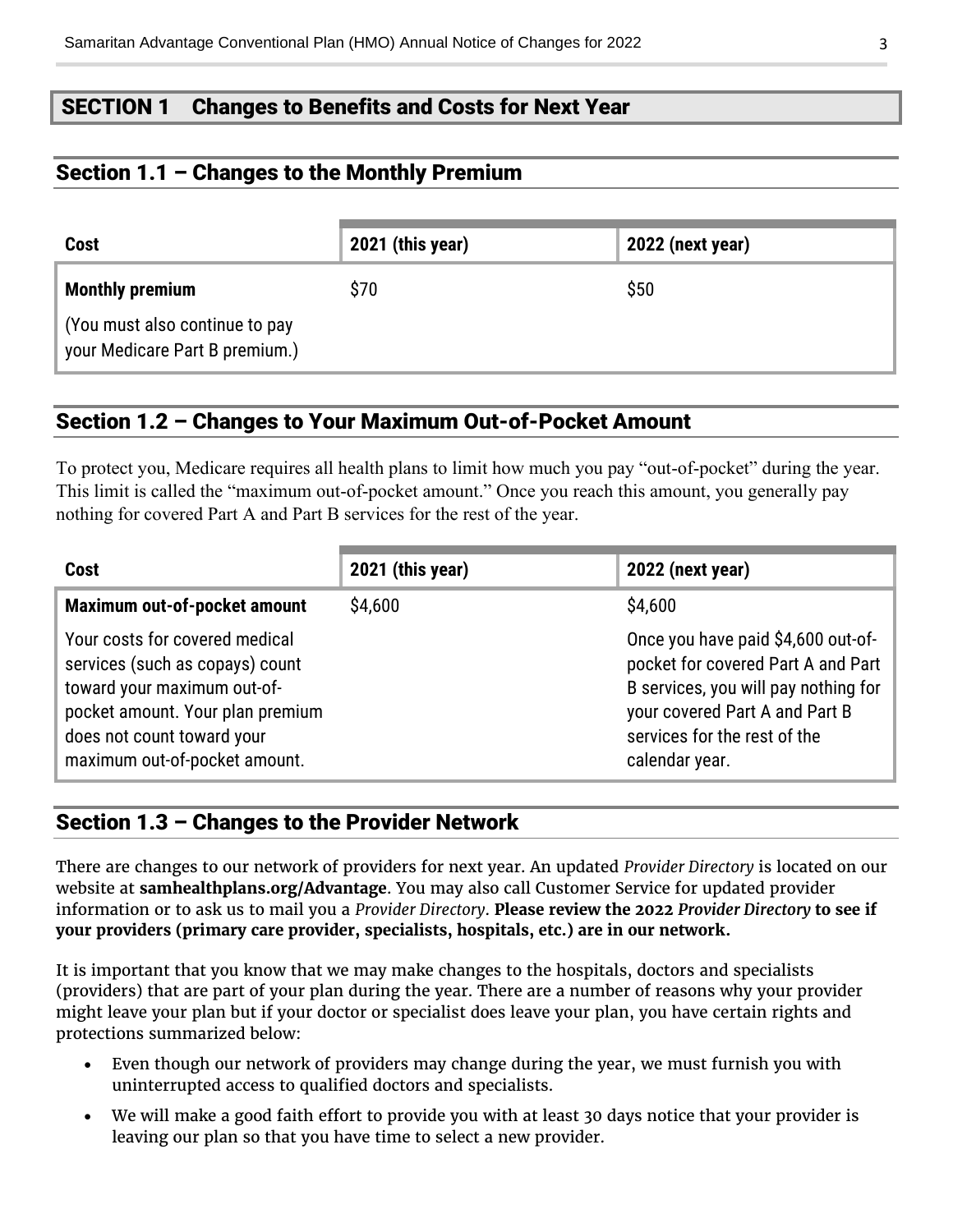- We will assist you in selecting a new qualified provider to continue managing your health care needs.
- If you are undergoing medical treatment you have the right to request, and we will work with you to ensure, that the medically necessary treatment you are receiving is not interrupted.
- If you believe we have not furnished you with a qualified provider to replace your previous provider or that your care is not being appropriately managed, you have the right to file an appeal of our decision.
- If you find out your doctor or specialist is leaving your plan, please contact us so we can assist you in finding a new provider to manage your care.

# <span id="page-5-0"></span>Section 1.4 – Changes to Benefits and Costs for Medical Services

We are changing our coverage for certain medical services next year. The information below describes these changes. For details about the coverage and costs for these services, see Chapter 4, *Medical Benefits Chart (what is covered and what you pay)*, in your *2022 Evidence of Coverage.*

#### **Opioid treatment program services**

Members of our plan with opioid use disorder (OUD) can receive coverage of services to treat OUD through an Opioid Treatment Program (OTP) which includes the following services:

- U.S. Food and Drug Administration (FDA)-approved opioid agonist and antagonist medication-assisted treatment (MAT) medications.
- Dispensing and administration of MAT medications (if applicable).
- Substance use counseling.
- Individual and group therapy.
- Toxicology testing.
- Intake activities.
- Periodic assessments.

| Cost                                            | 2021 (this year)                                                                                                                                  | 2022 (next year)                                                                                 |
|-------------------------------------------------|---------------------------------------------------------------------------------------------------------------------------------------------------|--------------------------------------------------------------------------------------------------|
| <b>Acupuncture for chronic</b><br>low back pain | You pay a \$20 copay per visit for<br>Medicare-covered acupuncture<br>for chronic low back pain when<br>performed by a specialist.                | You pay a \$20 copay per visit for<br>Medicare-covered acupuncture<br>for chronic low back pain. |
|                                                 | You pay a \$10 copay per visit for<br>Medicare-covered acupuncture<br>for chronic low back pain<br>when performed by a primary<br>care physician. |                                                                                                  |
| <b>Cardiac rehabilitation services</b>          | You pay a \$25 copay for<br>Medicare-covered cardiac<br>rehabilitation services.                                                                  | You pay a \$0 copay per visit for<br>Medicare-covered cardiac<br>rehabilitation services.        |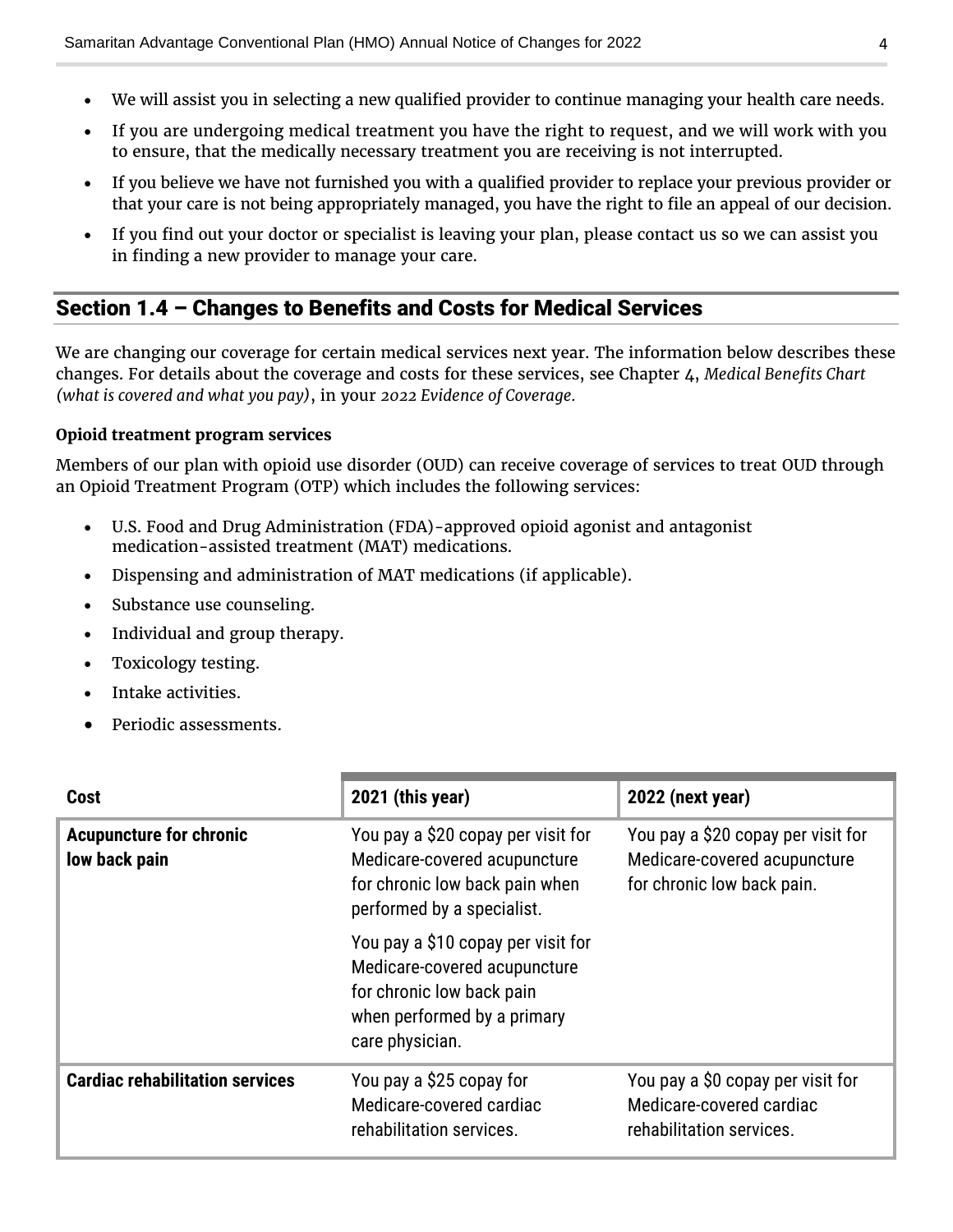| Cost                                               | 2021 (this year)                                                                                   | 2022 (next year)                                                                                                                                            |
|----------------------------------------------------|----------------------------------------------------------------------------------------------------|-------------------------------------------------------------------------------------------------------------------------------------------------------------|
| <b>Dental services</b>                             | You pay a \$15 copay for<br>Medicare-covered dental benefits.                                      | You pay a \$20 copay for<br>Medicare-covered dental benefits.                                                                                               |
|                                                    | You pay a \$20 copay for 2<br>preventive dental exams and/or<br>cleanings every calendar year.     | You have a \$750 combined benefit<br>limit for preventive and<br>comprehensive dental services                                                              |
|                                                    | You pay a \$0 copay for<br>dental x-rays.                                                          | every calendar year. Easily pay<br>for these services with our<br>new Flex-card.                                                                            |
|                                                    | Supplemental comprehensive<br>dental services are not covered.                                     |                                                                                                                                                             |
| <b>Durable medical equipment (DME)</b>             | Miscellaneous DME codes do not<br>require prior authorization.                                     | Prior authorization is required for<br>all miscellaneous DME codes.                                                                                         |
| <b>Hearing aids</b>                                | Hearing aids are not covered.                                                                      | You have a \$500 limit every<br>calendar year for hearing aids and<br>hearing aid equipment. Easily pay<br>for your hearing aids with our<br>new Flex-card. |
| <b>Hearing exams</b>                               | Hearing aid fitting/evaluation is<br>not covered.                                                  | You pay a \$20 copay for 1 hearing<br>aid fitting/evaluation every<br>calendar year.                                                                        |
| <b>Inpatient hospital care</b>                     | You pay a \$350 copay per day for<br>days 1-5.                                                     | You pay a \$350 copay per day for<br>days 1-5.                                                                                                              |
|                                                    | You pay a \$0 copay per day for<br>days 6 and beyond.                                              | You pay a \$0 copay per day for<br>days 6-90.                                                                                                               |
|                                                    | There is no limit to the number of<br>days covered by the plan for each<br>defined benefit period. | You are covered for 90 days each<br>benefit period.                                                                                                         |
| <b>Magnetic resonance angiography</b><br>(MRA)     | MRA's do not require prior<br>authorization.                                                       | Prior authorization is required<br>for MRA's.                                                                                                               |
| <b>Outpatient hospital observation</b>             | You pay a \$150 copay for<br>Medicare-covered outpatient<br>hospital observation.                  | You pay a \$90 copay for<br>Medicare-covered outpatient<br>hospital observation.                                                                            |
| <b>Outpatient hospital surgery</b><br>and services | You pay a \$150 copay for<br>Medicare-covered outpatient<br>hospital surgery and services.         | You pay a \$200 copay for<br>Medicare-covered outpatient<br>hospital surgery and services.                                                                  |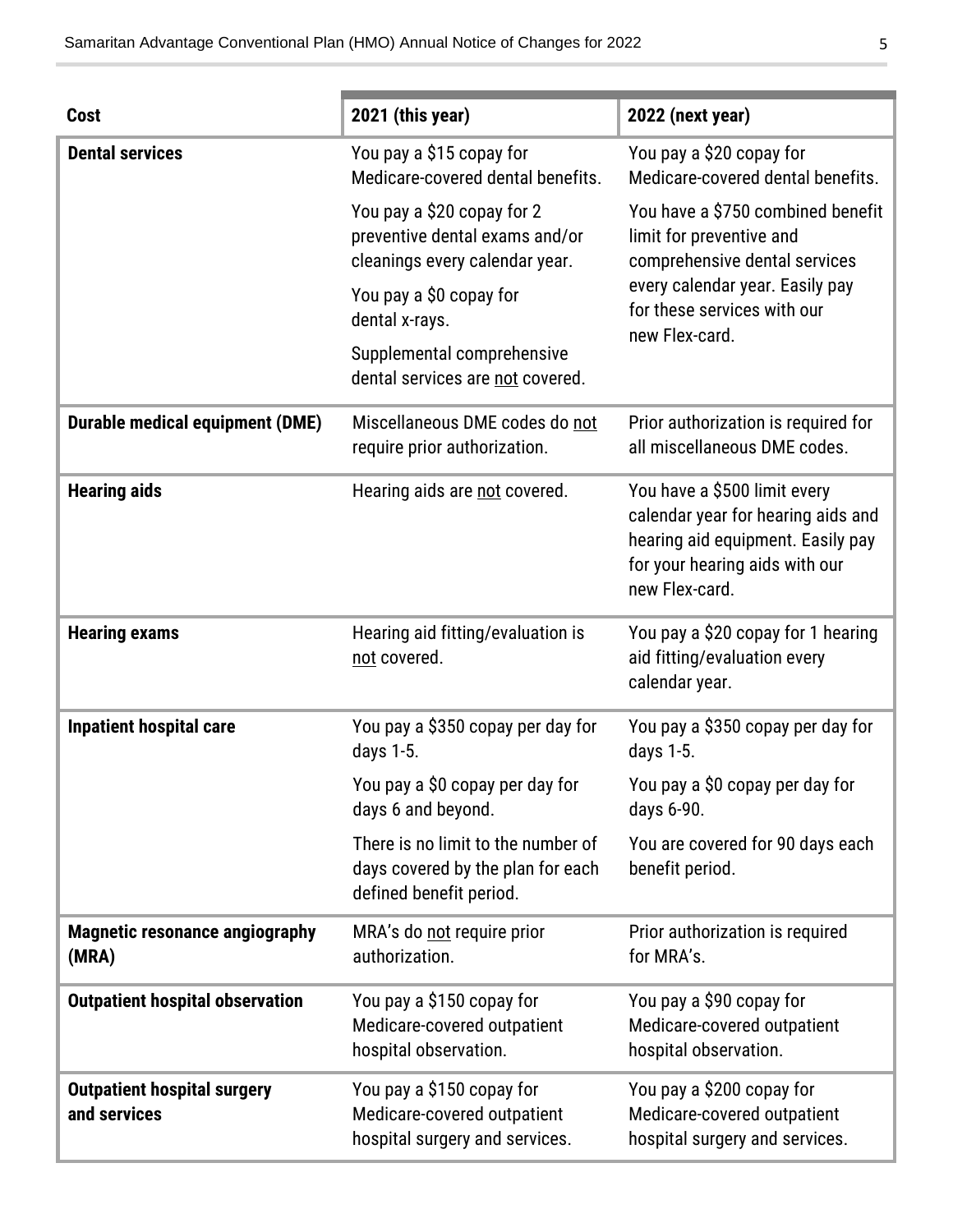| Cost                                                    | 2021 (this year)                                                                                                                                                                             | 2022 (next year)                                                                                                                                                                                         |
|---------------------------------------------------------|----------------------------------------------------------------------------------------------------------------------------------------------------------------------------------------------|----------------------------------------------------------------------------------------------------------------------------------------------------------------------------------------------------------|
| <b>Outpatient mental health and</b><br>psychiatric care | You pay a \$20 copay for<br>Medicare-covered individual or<br>group therapy sessions.                                                                                                        | You pay a \$10 copay for<br>Medicare-covered individual or<br>group therapy sessions.                                                                                                                    |
| Over-the-counter (OTC) benefit                          | Over-the-counter items are not a<br>covered benefit.                                                                                                                                         | You have a \$100 allowance every<br>quarter for over-the-counter items.<br>Easily pay for eligible OTC items<br>with a pre-loaded card. Any<br>unused amount does not carry<br>over to the next quarter. |
| <b>Pulmonary rehabilitation services</b>                | You pay a \$25 copay for<br>Medicare-covered pulmonary<br>rehabilitation services.                                                                                                           | You pay a \$0 copay per visit for<br>Medicare-covered pulmonary<br>rehabilitation services.                                                                                                              |
| <b>Routine vision hardware</b>                          | You have a \$125 vision hardware<br>benefit limit for eyeglasses or<br>contact lenses every calendar<br>year. This is limited to one pair<br>of eyeglasses or 12 pairs of<br>contact lenses. | You have a \$125 vision hardware<br>benefit limit for eyeglasses or<br>contact lenses every calendar<br>year. Easily pay for these services<br>with our new Flex-card.                                   |
| <b>Supervised exercise therapy (SET)</b>                | You pay a \$25 copay per visit for<br>Medicare-covered SET.                                                                                                                                  | You pay a \$0 copay per visit for<br>Medicare-covered SET.                                                                                                                                               |
| <b>Transportation services</b>                          | Non-emergent transportation is<br>not covered.                                                                                                                                               | You have 12 one-way non-<br>emergent medical transportation<br>trips to any health-related location,<br>every calendar year.                                                                             |
| <b>Urine drug tests</b>                                 | Prior authorization is required<br>for urine drug tests after 12 units<br>per year.                                                                                                          | Urine drug tests do not require<br>prior authorization.                                                                                                                                                  |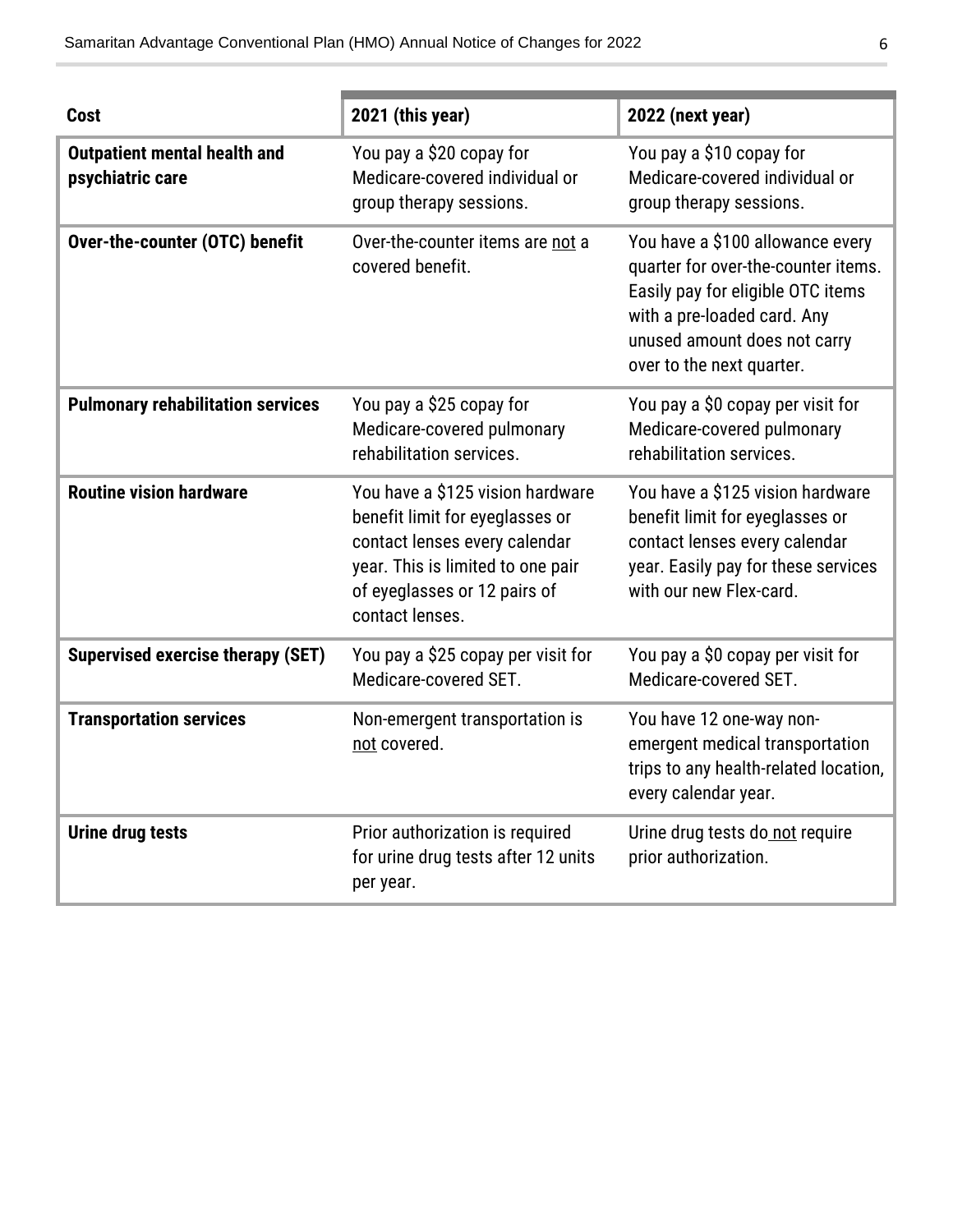# <span id="page-8-0"></span>SECTION 2 Deciding Which Plan to Choose

# <span id="page-8-1"></span>Section 2.1 – If you want to stay in Samaritan Advantage Conventional Plan

**To stay in our plan you don't need to do anything.** If you do not sign up for a different plan or change to Original Medicare by December 7, you will automatically be enrolled in our Samaritan Advantage Conventional Plan.

### <span id="page-8-2"></span>Section 2.2 – If you want to change plans

We hope to keep you as a member next year but if you want to change for 2022 follow these steps:

#### Step 1: Learn about and compare your choices

- You can join a different Medicare health plan timely.
- *- OR* You can change to Original Medicare. If you change to Original Medicare, you will need to decide whether to join a Medicare drug plan. If you do not enroll in a Medicare drug plan, there may be a potential Part D late enrollment penalty.

To learn more about Original Medicare and the different types of Medicare plans, read the *Medicare & You 2022* handbook, call your State Health Insurance Assistance Program (SHIP) (see Section 4), or call Medicare (see Section 6.2).

You can also find information about plans in your area by using the Medicare Plan Finder on the Medicare website. Go to **[www.medicare.gov/plan-compare](http://www.medicare.gov/plan-compare)**. **Here, you can find information about costs, coverage, and quality ratings for Medicare plans.**

As a reminder, Samaritan Advantage Health Plans offers other Medicare health plans and Medicare prescription drug plans. These other plans may differ in coverage, monthly premiums and cost sharing amounts.

#### Step 2: Change your coverage

- To **change to a different Medicare health plan**, enroll in the new plan. You will automatically be disenrolled from Samaritan Advantage Conventional Plan.
- To **change to Original Medicare with a prescription drug plan,** enroll in the new drug plan. You will automatically be disenrolled from Samaritan Advantage Conventional Plan.
- To **change to Original Medicare without a prescription drug plan**, you must either:
	- $\circ$  Send us a written request to disenroll. Contact Customer Service if you need more information on how to do this (phone numbers are in Section 6.1 of this booklet).
	- o *– OR –* Contact **Medicare**, at 1-800-MEDICARE (1-800-633-4227), 24 hours a day, seven days a week, and ask to be disenrolled. TTY users should call 1-877-486-2048.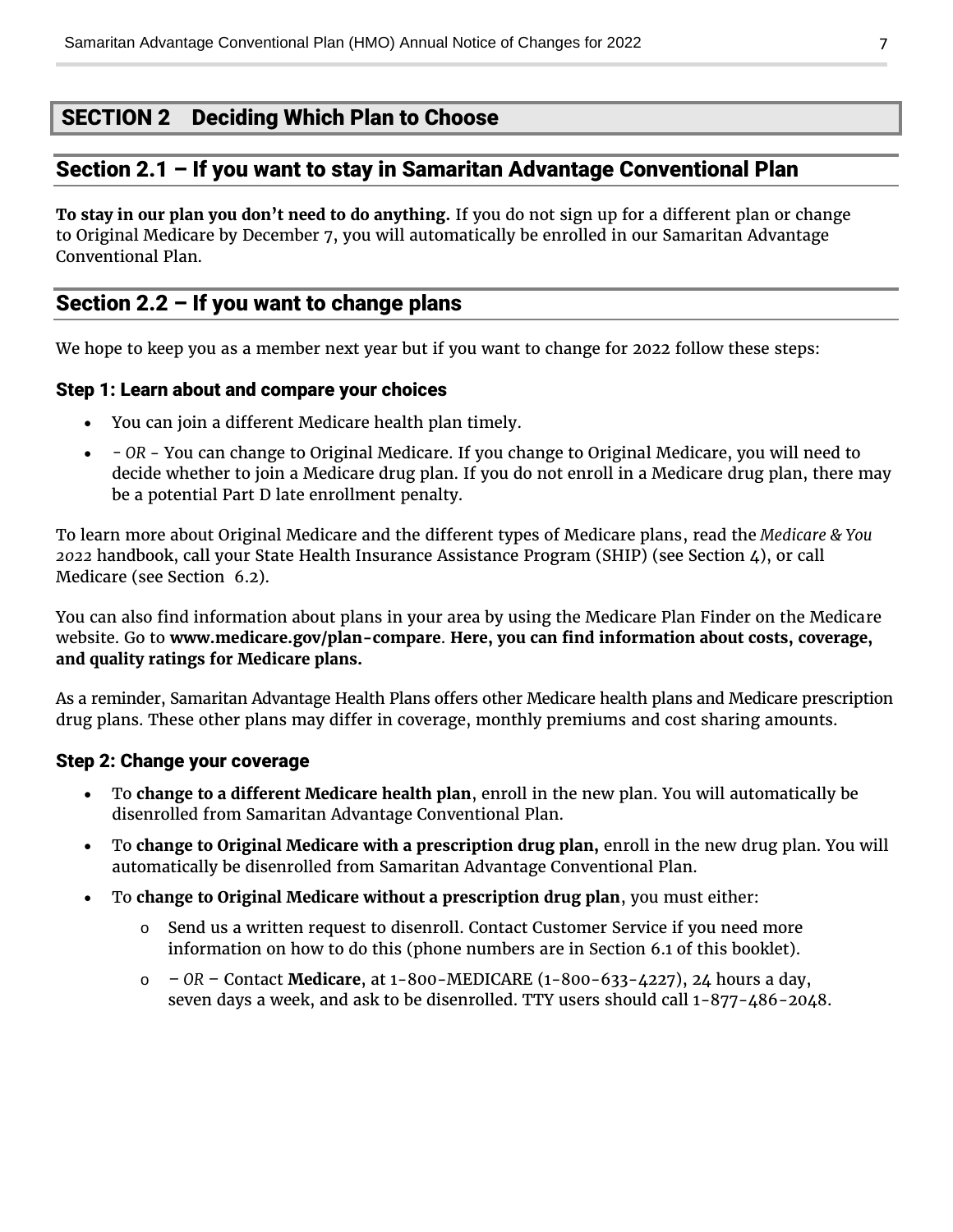# <span id="page-9-0"></span>SECTION 3 Deadline for Changing Plans

If you want to change to a different plan or to Original Medicare for next year, you can do it from **October 15 until December 7.** The change will take effect on January 1, 2022.

#### Are there other times of the year to make a change?

In certain situations, changes are also allowed at other times of the year. For example, people with Medicaid, those who get "Extra Help" paying for their drugs, those who have or are leaving employer coverage, and those who move out of the service area may be allowed to make a change at other times of the year. For more information, see Chapter 8, Section 2.3 of the *Evidence of Coverage.*

If you enrolled in a Medicare Advantage plan for January 1, 2022, and don't like your plan choice, you can switch to another Medicare health plan (either with or without Medicare prescription drug coverage) or switch to Original Medicare (either with or without Medicare prescription drug coverage) between January 1 and March 31, 2022. For more information, see Chapter 8, Section 2.2 of the *Evidence of Coverage.*

## <span id="page-9-1"></span>SECTION 4 Programs That Offer Free Counseling about Medicare

The State Health Insurance Assistance Program (SHIP) is a government program with trained counselors in every state. In Oregon, the SHIP is called Senior Health Insurance Benefits Assistance (SHIBA).

SHIBA is independent (not connected with any insurance company or health plan). It is a state program that gets money from the Federal government to give **free** local health insurance counseling to people with Medicare. SHIBA counselors can help you with your Medicare questions or problems. They can help you understand your Medicare plan choices and answer questions about switching plans. You can call SHIBA at 800-722-4134.You can learn more about SHIBA by visiting their website (**[shiba.oregon.gov](https://healthcare.oregon.gov/shiba/pages/index.aspx)**).

# <span id="page-9-2"></span>SECTION 5 Programs That Help Pay for Prescription Drugs

You may qualify for help paying for prescription drugs. Below we list different kinds of help:

- **"Extra Help" from Medicare.** People with limited incomes may qualify for "Extra Help" to pay for their prescription drug costs. If you qualify, Medicare could pay up to 75% or more of your drug costs including monthly prescription drug premiums, annual deductibles and coinsurance. Additionally, those who qualify will not have a coverage gap or late enrollment penalty. Many people are eligible and don't even know it. To see if you qualify, call:
	- o 1-800-MEDICARE (1-800-633-4227). TTY users should call 1-877-486-2048, 24 hours a day, seven days a week.
	- $\circ$  The Social Security Office at 1-800-772-1213 between 7 a.m. and 7 p.m., Monday through Friday. TTY users should call, 1-800-325-0778 (applications).
	- o *– OR –* Your State Medicaid Office (applications).
- **What if you have coverage from an AIDS Drug Assistance Program (ADAP)?** The AIDS Drug Assistance Program (ADAP) helps ADAP-eligible individuals living with HIV/AIDS have access to life-saving HIV medications. Medicare Part D prescription drugs that are also covered by ADAP qualify for prescription cost sharing assistance through CAREAssist. Note: To be eligible for the ADAP operating in your State, individuals must meet certain criteria, including proof of State residence and HIV status, low income as defined by the State, and uninsured/under-insured status.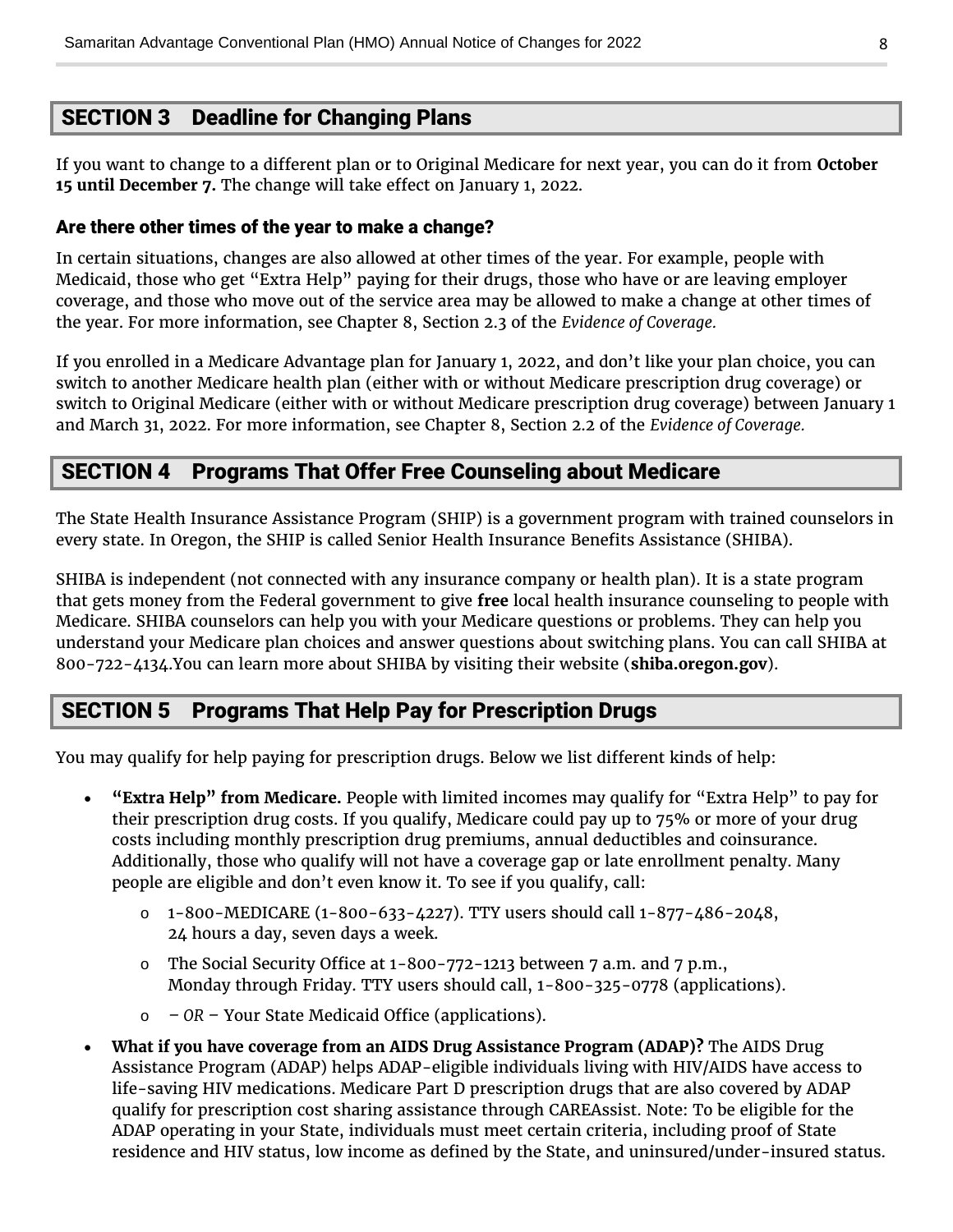If you are currently enrolled in an ADAP, it can continue to provide you with Medicare Part D prescription cost sharing assistance for drugs on the ADAP formulary. In order to be sure you continue receiving this assistance, please notify your local ADAP enrollment worker of any changes in your Medicare Part D plan name or policy number by calling CAREAssist at 800-805-2313.

For information on eligibility criteria, covered drugs, or how to enroll in the program, please call CAREAssist at 800-805-2313.

# <span id="page-10-0"></span>SECTION 6 Questions?

# <span id="page-10-1"></span>Section 6.1 – Getting Help from Samaritan Advantage Conventional Plan

Questions? We're here to help. Please call Customer Service at 800-832-4580 (TTY only, call 800-735-2900). We are available for phone calls 8 a.m. to 8 p.m. daily October 1 through March 31 and 8 a.m. to 8 p.m. Monday-Friday April 1 through September 30. Calls to these numbers are free.

#### Read your 2022 *Evidence of Coverage* (it has details about next year's benefits and costs)

This *Annual Notice of Changes* gives you a summary of changes in your benefits and costs for 2022. For details, look in the 2022 *Evidence of Coverage* for Samaritan Advantage Conventional Plan. The *Evidence of Coverage* is the legal, detailed description of your plan benefits. It explains your rights and the rules you need to follow to get covered services and prescription drugs. A copy of the *Evidence of Coverage* is located on our website at **[samhealthplans.org/Advantage](https://www.samhealthplans.org/members/medicare-members)**. You may also call Customer Service to ask us to mail you an *Evidence of Coverage.*

#### Visit Our Website

You can also visit our website at **[samhealthplans.org/Advantage](https://www.samhealthplans.org/members/medicare-members)**. As a reminder, our website has the most up-to-date information about our provider network (*Provider Directory*).

# <span id="page-10-2"></span>Section 6.2 – Getting Help from Medicare

To get information directly from Medicare:

#### Call 1-800-MEDICARE (1-800-633-4227)

You can call 1-800-MEDICARE (1-800-633-4227), 24 hours a day, seven days a week. TTY users should call 1-877-486-2048.